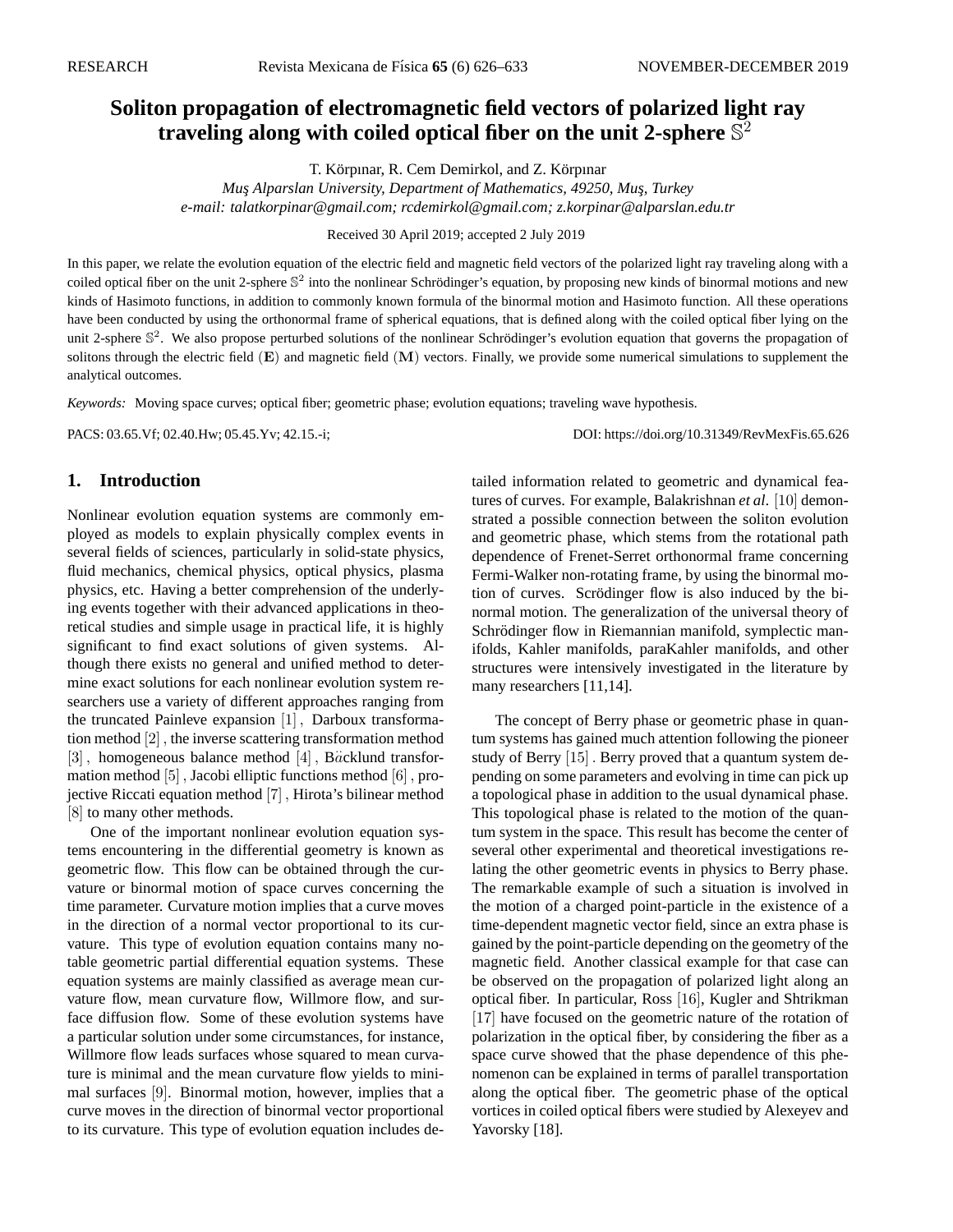The organization of the paper is as follows. Section 2 is devoted to present brief information about the geometry of the unit 2-sphere  $\mathbb{S}^2$  to provide the basic background. The goal of the third section is to supply a somewhat more fundamental differential geometric approach to compute the geometric phase of the polarized light ray, traveling along with the coiled optical fiber lying on the unit 2-sphere  $\mathbb{S}^2$ . In Sec. 4 it is aimed to clarify the geometric nature of the electric field and magnetic field vectors of the polarized light ray along with the coiled optical fiber. Investigating the relation between the evolution equations of the electric field and magnetic field vectors of the polarized light ray traveling in a coiled optical fiber and NLS equations is the subject of Sec. 5. In Sec. 6 we propose perturbed solutions of the nonlinear Schrödinger's evolution equations that govern the propagation of solitons through the electric field  $(E)$  and magnetic (M) field vectors.

#### **2. Preliminaries**

The characterization of the motion of particles via a space curve is a very efficient method to comprehend many physical events. These events can be modeled by connecting the motion of the particle with a space curve in a given spacetime.

Ordinary space is one of best fitted geometric settings for many physical phenomena, such that it has been intensively studied by both differential geometers and physicists. Since the unit 2-sphere is a submanifold of the ordinary 3-space, we firstly give geometry of the curves in the ordinary 3-space.

Ordinary 3-space is a vector space endowed with a standard metric

$$
(\pi \cdot \theta) = \pi_1 \theta_1 + \pi_2 \theta_2 + \pi_3 \theta_3,
$$

where  $\pi = (\pi_1, \pi_2, \pi_3), \ \theta = (\theta_1, \theta_3, \theta_3) \in \mathbb{R}^3$  are arbitrary vectors in the space. The norm function of a vector  $\pi$  is given by  $\|\pi\| = \sqrt{(\pi \cdot \pi)}$  and  $\pi$  is called a unit speed or arc-length parametrized if  $\|\pi\| = 1$ .

Now, we can present a geometric definition of the unit sphere  $\mathbb{S}^2$  as the analog of the ordinary 3-space in the following manner.

$$
\mathbb{S}^2 = \{ \pi \in \mathbb{R}^3 : (\pi \cdot \pi) = 1 \}.
$$

Hereafter, we consider a smooth regular curve lying fully on the unit 2-sphere. In the theory of differential geometry, one of the most efficient ways of exploring the intrinsic feature of the curve is to consider its orthonormal frame. It is constructed by several orthonormal vectors and associated curvatures depending on the dimension of the space. The curve satisfying the spherical frame equation is called a spherical curve. Finally, we are ready to establish the orthonormal frame of spherical curves lying fully on the unit 2-sphere.

Let  $\Psi : \mathbb{I} \to \mathbb{S}^2$  be a unit speed regular spherical curve, that is it is an arc-length parametrized and sufficiently smooth. Then the spherical frame is defined along the curve Ψ as follows

$$
\begin{bmatrix} \Psi_{\nu} \\ \mathbf{t}_{\nu} \\ \mathbf{n}_{\nu} \end{bmatrix} = \begin{bmatrix} 0 & 1 & 0 \\ -1 & 0 & \mu \\ 0 & -\mu & 0 \end{bmatrix} \begin{bmatrix} \Psi \\ \mathbf{t} \\ \mathbf{n} \end{bmatrix},
$$
 (1)

where  $\mu = \det (\Psi, \mathbf{t}, \mathbf{t}_{\nu})$  is the geodesic curvature of  $\Psi$ . The vector product of spherical vector fields is given by

$$
\Psi = \mathbf{t} \wedge \mathbf{n}, \quad \mathbf{t} = \mathbf{n} \wedge \Psi, \quad \mathbf{n} = \Psi \wedge \mathbf{t}.
$$
 (2)

For more details, see [19] .

# **3. A geometric phase of the polarized light ray propagating along with a coiled optical fiber on the unit 2-sphere** S 2

In this section, we mainly focus on the behavior of the polarization of light traveling along with a coiled optical fiber on the unit 2-sphere  $\mathbb{S}^2$ . We aimed to obtain the geometric phase of the polarized light through Fermi-Walker parallel transportation law and spherical coordinate system in various situations.

We begin by describing notations and definitions of the polarized light ray coupling into a coiled optical fiber lying on the unit 2-sphere  $\mathbb{S}^2$ . Here, the polarized light ray is supposed to arc-length parameterized and the arc-length parameter is denoted by  $v$ . It is also assumed that each ray corresponds to a space curve for a given specific refractive index function  $\mathcal{N}(\Psi)$ , which is the solution of the following differential equation.

$$
(\mathcal{N}(\Psi)\Psi_v)_v = \nabla \mathcal{N}(\Psi). \tag{3}
$$

From now on, we shall suppose that there exists a sufficiently smooth space curve  $\theta : \Psi = \Psi(v)$  satisfying the Eq. (3) and standing for a ray of light traveling in a coiled optical fiber.

Our primary goal is to observe the evolution of the electric field vector concerning arc-length parameter  $v$  as light ray propagates along the coiled optical fiber. Now, let E represents the normalized complex electric field vector having a three-component of the spherical triad at the point  $\Psi(v)$ a three-component of the spherical triad at the point  $\Psi(v)$ <br>on  $\theta$  *i.e.*  $\mathbf{E} = \sum_{i=1}^{3} \phi_i[\mathbf{t}, \mathbf{n}, \Psi]$ , where each  $\phi_i$  is a smooth function along with the  $\Psi(v)$ . The direction of the electric field vector evolves due to Fermi-Walker parallel transportation law, while its magnitude varies along the ray. Here, we will analyze three different cases according to the choice of the direction of the electric field vector.

Case 1. In the first case, the normalized complex electric field vector E is assumed to lie on a plane perpendicular to t. As a consequence of Maxwell's equations, the evolution of the electric field vector  $E$  concerning v obeys the following formula due to the Fermi-Walker transportation law [20].

$$
\mathbf{E}_v = -(\mathbf{E} \cdot \mathbf{t}_v)\mathbf{t}.\tag{4}
$$

If spherical frame vectors  $(t, n, \Psi)$  and electric field vector E are respectively regarded as being a three-component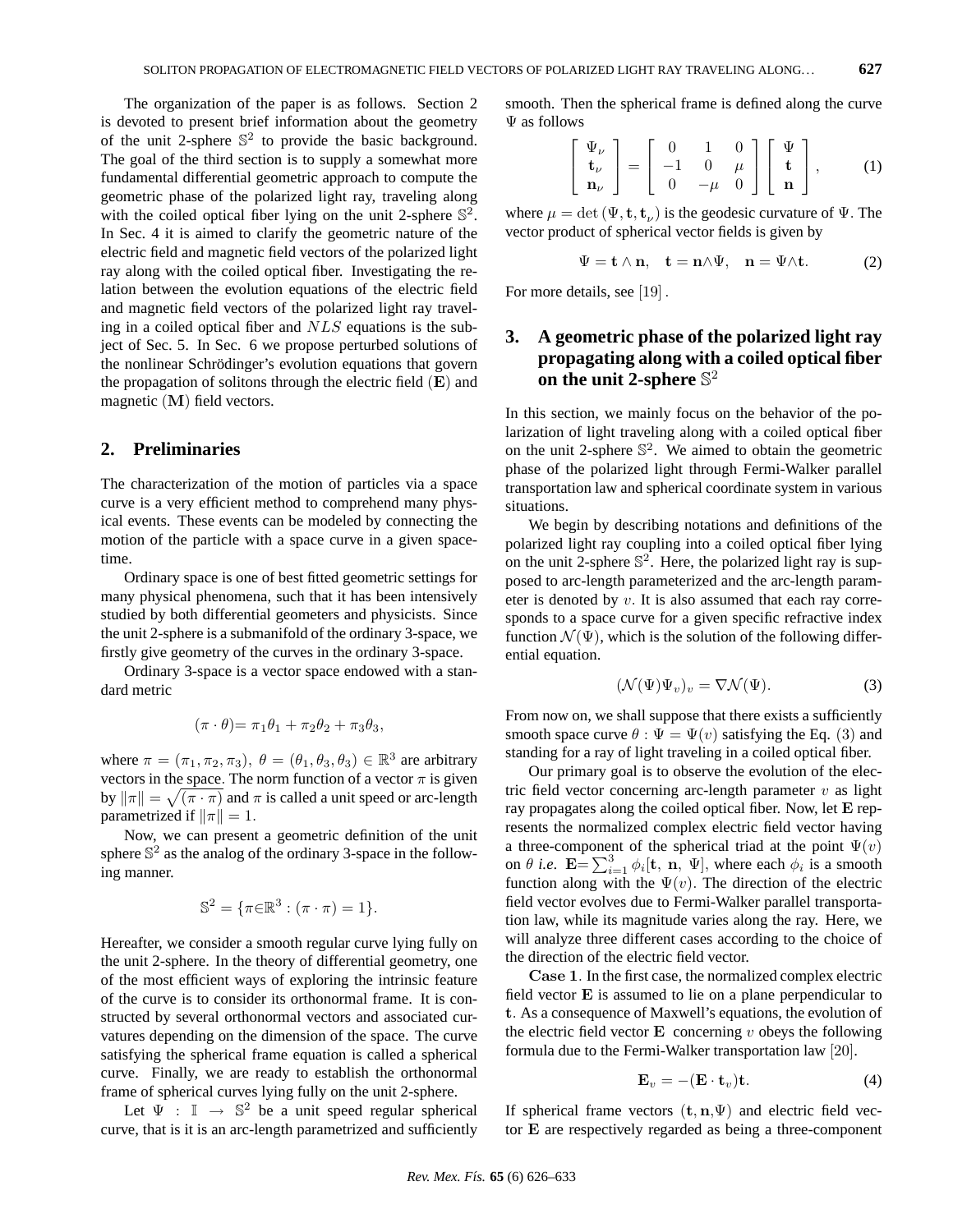real column vector and complex three-component column vector, then the Eq. (4) can be expressed in the form of Schrödinger's equation as follows  $[21]$ .

$$
iE_v = HE,
$$
  
\n
$$
H = i\kappa (\mathbf{nt}^T - \mathbf{tn}^T).
$$
\n(5)

Apart from the evolution Eq. (5), there exists following restriction on **E** along with the  $\rho(v)$ .

$$
\mathbf{t}^T \mathbf{E} = 0. \tag{6}
$$

This restriction, together with the Eq. (5), implies that the dynamical phase of the system vanishes. The vanishing of the dynamical phase is an attractive and special feature of the system, and it is caused by the transverse nature of electromagnetic waves, whose mathematical expression is given by the Eq. (6) on the unit 2-sphere whose stereographic projection is a 2-dimensional plane. This fact leads to conclude that the measured geometric phase automatically yields the total phase and vice versa. To compute the geometric phase, we firstly consider a finite segment of the space curve from a point  $\rho(v_0)$  to a point  $\rho(v_1)$ . Then  $\mathbf{E}(v)$  is determined by the selection of  $\mathbf{E}(v_0)$  for  $v \in [v_0, v_1]$  and leads to an ultimate  $\mathbf{E}(v_2)$ . As a consequence, the geometric phase of the system is given by

$$
\psi_G = \arg \mathbf{E}(v_0)^* \mathbf{E}(v_1),\tag{7}
$$

where  $\mathbf{E}(v_0)^*$  is the complex conjugate of the  $\mathbf{E}(v_0)$ . To find the geometric phase of the system defined, in this case, we need to solve the Eq. (4). For this purpose, we choose the electric field vector E as the linear combination of the normal and binormal vectors of the spherical frame triad in the following way.

$$
\mathbf{E} = \phi_1 \frac{\mathbf{n} + i\Psi}{\sqrt{2}} + \phi_2 \frac{\mathbf{n} - i\Psi}{\sqrt{2}},
$$
 (8)

where  $EE^* = 1$  and polarization coefficients satisfy that  $|\phi_1|^2 + |\phi_2|^2 = 1$ . We obtain the following results for polarization coefficients.

$$
\phi_{1_v} = 0, \quad \phi_1 = c_0, \quad \phi_{2_v} = 0, \quad \phi_2 = c_1,
$$

$$
c_0 = c_0(v_0) = \frac{(\mathbf{n}(v_0) - i\Psi(v_0))^*}{\sqrt{2}} \mathbf{E}(v_0),
$$

$$
c_1 = c_1(v_0) = \frac{(\mathbf{n}(v_0) + i\Psi(v_0))^*}{\sqrt{2}} \mathbf{E}(v_0).
$$
(9)

If one considers Eqs. (7-9) then the geometric phase is computed by  $\psi_G = 0$ .

Case 2. In this case, the normalized complex electric field vector E is assumed to lie on a plane perpendicular to n. It is deduced from Maxwell's equations that the evolution of the electric field vector  $E$  concerning  $v$  obeys the following formula of the normal Fermi-Walker transportation law [20]

$$
\mathbf{E}_{\nu} = -\left(\mathbf{E} \cdot \mathbf{n}_{\nu}\right) \mathbf{n}.\tag{10}
$$

To find the geometric phase of the system defined, in this case, we need to solve the Eq. (10). For this purpose, we choose the electric field vector E as the linear combination of the tangent and binormal vectors of the spherical triad in the following way.

$$
\mathbf{E} = \varrho_1 \frac{\mathbf{t} + i\Psi}{\sqrt{2}} + \varrho_2 \frac{\mathbf{t} - i\Psi}{\sqrt{2}},
$$
(11)

where  $\mathbf{EE}^* = 1$  and polarization coefficients  $|\varrho_1|^2 + |\varrho_2|^2 =$ 1. If one follows a similar approach as in the first case, then the following consequence is obtained for polarization coefficients of the system.

$$
\varrho_{1_v} = -i \varrho_1, \quad \varrho_1 = e^{-i \int_{v_0}^v dv} d_0,
$$
  
\n
$$
\varrho_{2_v} = i \varrho_2, \quad \varrho_2 = e^{i \int_{v_0}^v dv} d_1,
$$
  
\n
$$
d_0 = c_0(v_0) = \frac{(\mathbf{t}(v_0) + i \Psi(v_0))^*}{\sqrt{2}} \mathbf{E}(v_0),
$$
  
\n
$$
d_1 = c_1(v_0) = \frac{(\mathbf{t}(v_0) - i \Psi(v_0))^*}{\sqrt{2}} \mathbf{E}(v_0).
$$
 (12)

If one considers Eqs.  $(7, 10 - 12)$ , then the geometric phase If one considers Eqs.  $(7, 1)$ <br>is computed by  $\psi_G = \int_{v_0}^{v_1}$  $\int_{v_0}^{v_1} dv.$ 

# **4. Magnetic field vectors of the polarized light ray traveling along with a coiled optical** fiber on the unit 2-sphere  $\mathbb{S}^2$

In flat spacetime, the motion of a charged point particle was highly active and popular research field since the early study of Poincare, Abrahams, and Lorentz. As such, Einstein's study of special relativity was inspired on the electrodynamics of moving objects. Poincare and Lorentz were also motivated and guided by the equations of Maxwell to investigate spacetime transformations. This gave rise to the radical unification of Minkowski spacetime. In this context, it is fairly true that Maxwell equations played a key role to comprehend the profound connection between the dynamics of the major physical fields and interactions. Further researches, in turn, led to connect the spacetime geometry with the electromagnetic field. As a conclusion, it is observed that the field equations are entirely general at the very base of the electromagnetic theory, regardless of considering of any affine structure or metric of spacetime, however, its comprehension in spacetime by way of essential connections admits constitutive relations between the causal framework of spacetime and electrodynamics.

The study of magnetic fields and their associated magnetic curves is one of the research topic situated at the interaction between physics and differential geometry. A closed 2-form K on the ordinary space  $(\mathbb{R}^3, \cdot)$  is called a magnetic field. The Lorentz force on  $(\mathbb{R}^3, \cdot, \mathcal{K})$  is defined by the skewsymmetric one-to-one tensor field  $\Phi$  on  $\mathbb{R}^3$  fulfilling that

$$
(\Phi \mathcal{Z} \cdot \mathcal{S}) = \mathcal{K}(\mathcal{Z} \cdot \mathcal{S}),\tag{13}
$$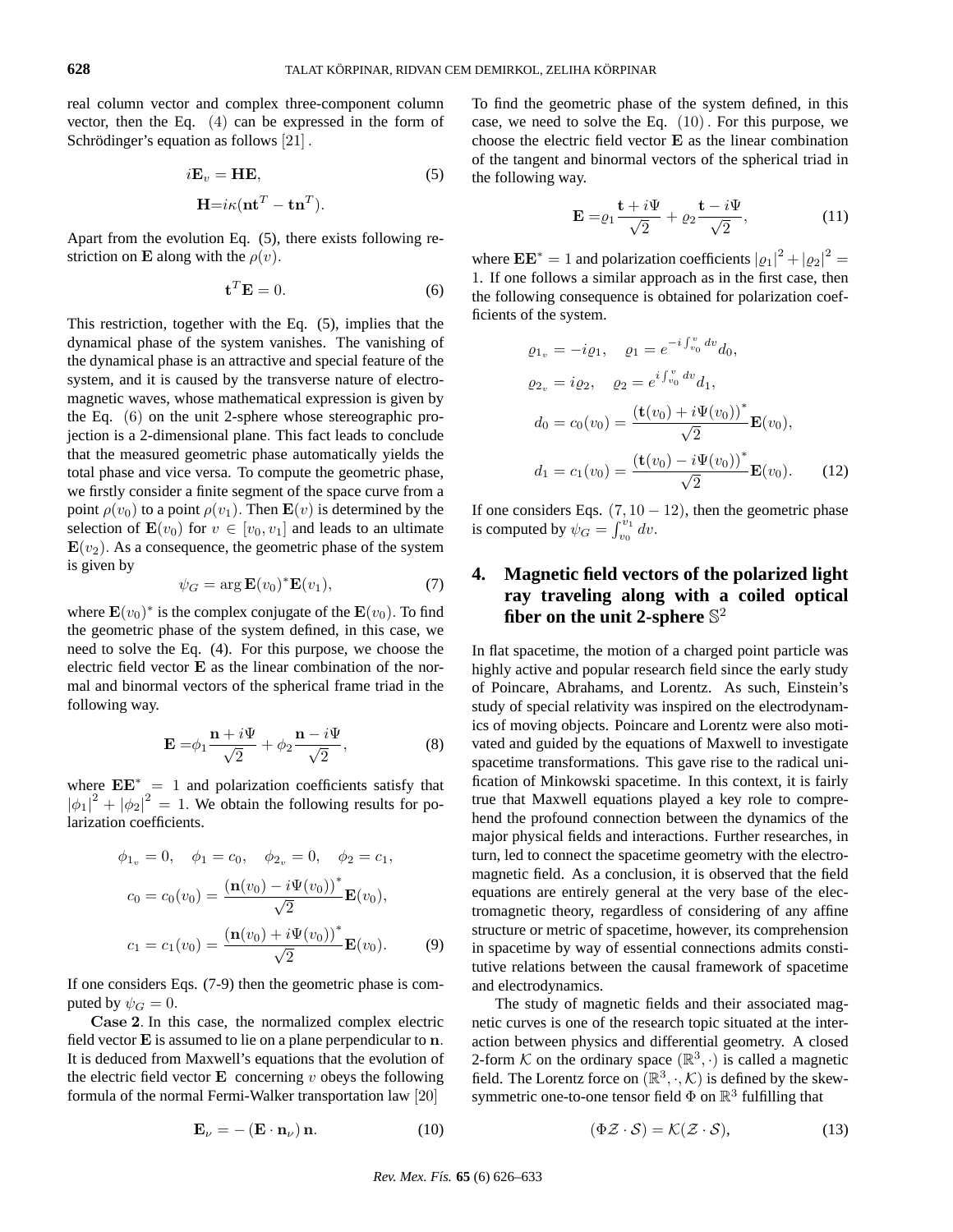where  $\mathcal{Z}, \mathcal{S} \in \mathcal{X}(\mathbb{R}^3)$ . Thanks to these fundamental facts, a trajectory produced by the magnetic field can be described as an arc-length parametrized space curve  $\xi$  on  $\mathbb{R}^3$  if it satisfies following Lorentz equation

$$
\xi_{\nu\nu} = \Phi \xi_{\nu},\tag{14}
$$

where  $\xi = \xi(\nu)$ . In the physical context, it is said that magnetic curve  $\xi$  is the trajectory of a point charged particle under the influence of K in the magnetic background  $(\mathbb{R}^3, \cdot, \mathcal{K})$ .

In the case of the three-dimensional space, vector fields and 2-forms can be described via the volume form  $dv_h$ , and the Hodge star operator  $\star$  of the manifold. Hence, divergence-free vector fields and magnetic fields are in (1- 1) correspondence. Therefore, for any vector field M on the three-dimensional space, the Lorentz equation can be given by the following formula

$$
\Phi \mathcal{Z} = \mathbf{M} \wedge \mathcal{Z},\tag{15}
$$

where  $div(\mathbf{M}) = 0$  [22].

In this context, we define magnetic curves generated by the electric field vector E, along with the polarized light ray coupling into a coiled optical fiber on the unit 2-sphere  $\mathbb{S}^2$ , by considering the Lorentz force. These curves are called spherical magnetic curves (SEM−magnetic curves) along with the paper since it is used the definition of both electric and magnetic field vectors during the generation process.

The direction of the state of the polarized light ray is referred by the direction of the electric field vector E in the coiled optical fiber. The SEM−magnetic curve of the  $\Psi = \Psi(v)$  along with the polarization plane of a light ray propagating in the coiled optical fiber in the space is defined by

$$
\Phi \mathbf{E} = \mathbf{E}_{\nu} = \mathbf{M} \wedge \mathbf{E}, \tag{16}
$$

where M is any vector field in the space with  $div(M) = 0$ . This definition is given naturally from Eqs. (13-15).

In the first special circumstances, we firstly suppose that E lies on a plane perpendicular to t along with  $\theta : \Psi =$  $\Psi(v)$ .  $\mathbf{E}_{\nu}$  can be computed by using Eqs. (4-9) as follows.

$$
\mathbf{E}_{\nu} = \left(\frac{-\mu}{\sqrt{2}}(c_0 + c_1) + \frac{i}{\sqrt{2}}(c_0 - c_1)\right)\mathbf{t}.
$$

Under the assumption of the Eq. (16) and following identities

$$
(\Phi \mathbf{E} \cdot \mathbf{t}) = -(\mathbf{E} \cdot \Phi \mathbf{t}),
$$
  
\n
$$
(\Phi \mathbf{E} \cdot \mathbf{n}) = -(\mathbf{E} \cdot \Phi \mathbf{n}),
$$
  
\n
$$
(\Phi \mathbf{E} \cdot \Psi) = -(\mathbf{E} \cdot \Phi \Psi),
$$
  
\n
$$
(\Phi \mathbf{t} \cdot \mathbf{t}) = (\Phi \mathbf{n} \cdot \mathbf{n}) = (\Phi \Psi \cdot \Psi) = 0,
$$
 (17)

one can compute the Lorentz force  $\Phi$  in the spherical triad  $(t, n, \Psi)$  of the SEM<sub>t</sub>−magnetic curve of the  $\Psi$  in the following manner.

$$
\left[\begin{array}{c}\Phi\Psi\\\Phi\mathbf{t}\\\Phi\mathbf{n}\end{array}\right]=\left[\begin{array}{ccc}0&1&0\\-1&0&\mu\\0&-\mu&0\end{array}\right]\left[\begin{array}{c}\Psi\\\mathbf{t}\\\mathbf{n}\end{array}\right].\qquad(18)
$$

Now, one can characterize a special magnetic field vector that contains magnetic trajectories of the  $SEM_t$  –magnetic curve of the Ψ. To do that, one should first consider an arbitrary divergence-free vector field M on the unit sphere  $\mathbb{S}^2$ . Then we can assume that M is written as a linear combination of the spherical triad vectors along with the  $SEM_t$ –magnetic curve of the  $\Psi$  such that it does not vanish on any points of the curve. From the Eq. (16) it is known that  $\Phi M = 0$ . Thus it is readily obtained that

$$
0 = \Phi \mathbf{M} = \pi_1 \Phi \mathbf{t} + \pi_2 \Phi \mathbf{n} + \pi_3 \Phi \mathbf{b},\tag{19}
$$

where  $\pi_i$ ,  $1 \leq i \leq 3$  are arbitrary sufficiently smooth functions. Finally, from Eqs. (18,19) one can conclude that  $SEM_t$ –magnetic curve of the  $\Psi$  is a magnetic trajectory of a magnetic field vector M if and only if divergence-free vector field M is in the following form.

$$
M=n+\mu\Psi.
$$
 (20)

Secondly, we suppose that E lies on a plane perpendicular to n along with  $\theta$  :  $\Psi = \Psi(v)$ . If one considers Eqs. (10-17) then the Lorentz force  $\Phi$  in the spherical triad  $(\mathbf{t}, \mathbf{n}, \Psi)$  of the  $SEM_n$ –magnetic curve of the  $\Psi$  is given by

$$
\left[\begin{array}{c}\Phi\Psi\\\Phi\mathbf{t}\\\Phi\mathbf{n}\end{array}\right]=\left[\begin{array}{ccc}0&0&0\\0&0&-\mu\\0&\mu&0\end{array}\right]\left[\begin{array}{c}\Psi\\\mathbf{t}\\\mathbf{n}\end{array}\right].\qquad(21)
$$

In this case, one can also conclude that  $SEM_n$  – magnetic curve of the  $\rho$  is a magnetic trajectory of a magnetic field vector M if and only if divergence-free vector field M is in the following form.

$$
\mathbf{M} = \mu \Psi. \tag{22}
$$

### **5. The evolution of electric and magnetic field vectors and its connection with NLS equations**

The research of geometric evolution equations can be seen in various physical systems, such as the kinematics of a polymer chain, the motion of a vortex filament, low dimensional magnets, interface dynamics, magnetic spin chains, etc. Such interrelations between physical systems and geometric evolution have led to comprehend many significant consequences belonging to the underlying dynamics of the aforementioned mechanisms. Space curves have been heavily considered as the main tool to develop the theory of evolution equations. For example, Lamb [23] focused on a space curve, whose motion is represented by various linear equations. He showed that, under some circumstances, the evolution equations of moving curve are equivalent to the sine-Gordon equation, nonlinear Schrödinger  $(NLS)$  equation, and nonlinear heat system (NHS) equation. Murugesh *et al*. [24] and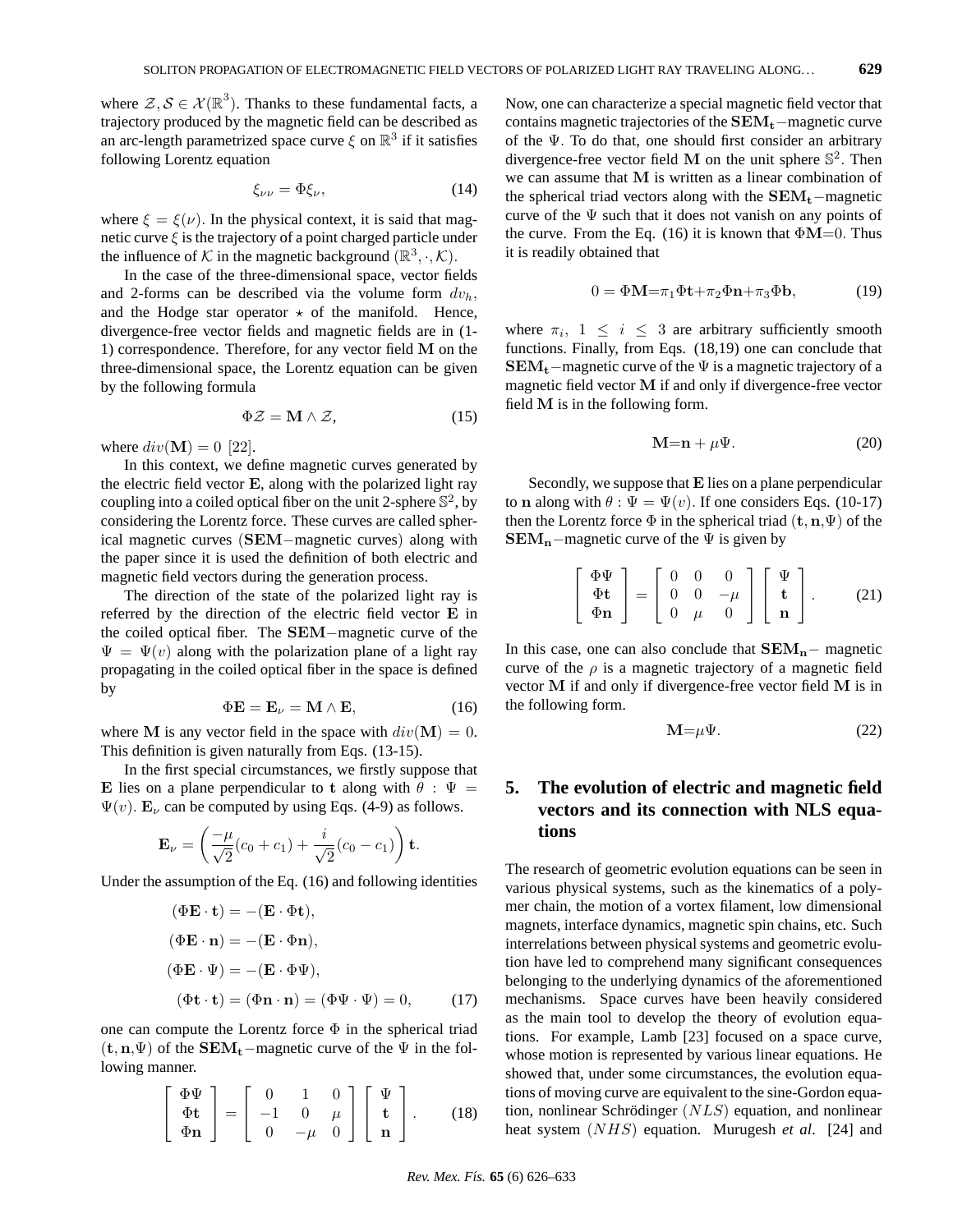Wei-Zhong *et al*. [25] defined some other classes of evolution equations for moving curves and gave corresponding integrability and compatibility conditions to discover soliton equations. Ding and Inoguchi [26] obtained that unit speed non-lightlike space curves obeying a binormal motion satisfy Minkowski Heisenberg model for unit pseudosphere and unit hyperbolic 2-space embedded in Minkowski space. Then Gürbüz  $[27,28]$  introduced three distinct families of evolution equations for non-lightlike curves according to the Darboux frame and Frenet-Serret frame in threedimensional Minkowski space. However, it should be noted that all these research efforts have followed the remarkable paper conducted by Hasimoto [29]. In that paper, Hasimoto defined such a special transformation by combining the curvature and torsion functions of the thin vortex filament, that it can be reduced to NLS equations.

In this section, we demonstrate the relation between the evolution equation of the electric field  $(E)$  and magnetic field (M) vectors of the polarized light ray traveling in a coiled optical fiber, which is supposed to correspond a moving space curve lying on the unit sphere  $\mathbb{S}^2$ , and  $NLS$  equations. To be more specific, we firstly consider the basic identities governing the motion of the coiled optical fiber, and we find the evolution of the electric field  $(E)$  and magnetic field  $(M)$  vectors of the polarized light ray. Then, we introduce a specially defined Hasimoto function for each type of motion to relate the evolution equations of the electric field  $(E)$  and magnetic field  $(M)$  vectors into the special type of  $NLS$  equations

**Theorem 5.1.** Let  $\mathcal O$  be a coiled optical fiber that describes a sufficiently smooth space curve  $\theta : \Psi = \Psi(v, r)$ lying on the unit sphere  $\mathbb{S}^2$  such that polarized light ray is coupled into the  $\mathcal{O}$ . Let suppose that **E** lies on a plane perpendicular to t, along with  $\theta : \Psi = \Psi(v)$ . If  $\Psi$  obeys the first kind of binormal motion  $(\mathbf{t}_r = \mathbf{t}_{vv})$  then the evolution equation of the electric field vector  $(E)$  of the polarized light ray traveling along with  $\Psi$  satisfies  $NLS$  equations and the magnetic field vector (M) satisfies following evolution equation.

$$
\mathcal{A}_v = \mu_v, \ \mu_r = \mathcal{A}(1 + \mu^2),
$$

where A is a smooth function depending on both  $(r, v)$ .

**Proof.** If **E** lies on a plane perpendicular to **t** then it is already known from Eqs. (8,9) that

$$
\mathbf{E} = c_0 \frac{\mathbf{n} + i\Psi}{\sqrt{2}} + c_1 \frac{\mathbf{n} - i\Psi}{\sqrt{2}}.
$$
 (23)

On the unit sphere  $\mathbb{S}^2$ , a spherical frame equation is introduced as an orthonormal triad  $(\Psi, \mathbf{n}, \mathbf{t})$  of unit vectors to investigate the intrinsic features of a space curve  $\Psi$ , which is given by Eqs. (1,2). If  $\Psi$  is supposed to obey the first kind of binormal motion, then  $\Psi$  both depend on the arc-length and time parameters. The first kind of binormal motion of a space curve is given by

$$
\mathbf{t}_r = \mathbf{t}_{vv} = \mu_v \mathbf{n}.\tag{24}
$$

To define time-dependent spherical frame equations for a moving space curve  $\Psi = \Psi(v, r)$ , obeying the first kind of

binormal motion, we find it convenient to improve the following method. Due to the orthonormality condition we have  $(\mathbf{t} \cdot \mathbf{n}) = 0$  and  $(\mathbf{t} \cdot \Psi) = 0$ . If we differentiate both equalities concerning the time parameter then it is obtained that  $(\mathbf{t} \cdot \mathbf{n}_r) = -(\mathbf{t}_r \cdot \mathbf{n})$  and  $(\mathbf{t} \cdot \Psi_r) = -(\mathbf{t}_r \cdot \Psi)$ . If we also consider the fact that  $(n \cdot n) = 1$  and  $(\Psi \cdot \Psi) = 1$  and take the partial derivative of each equality we also obtain that  $(n \cdot n_r) = (\Psi \cdot \Psi_r) = 0$ . Under the light of this information, the rest of the time evolution equation of the spherical triad is computed by

$$
\mathbf{n}_r = \mu_v \mathbf{t} - \mathcal{A}\Psi, \ \Psi_r = \mathcal{A}\mathbf{n},\tag{25}
$$

where  $A$  is an arbitrarily chosen sufficiently smooth function depending on both  $(r, v)$ . This background is enough to proceed the next stage and find the time evolution equation of the electric field vector (E) of the polarized light ray traveling along with  $\Psi$ . To do that we should first consider the compatibility condition, which strictly asserts that  ${\bf E}_{vr}={\bf E}_{rv}$ . Then we describe specially designated complex quantities, which carry a complete characterization of the moving curve. These quantities are called as the first kind of Hasimoto functions and they contain geodesic curvature term in the following way.

$$
\delta_0 = \frac{1}{\sqrt{2}} \left( -\mu + i \right), \ \delta_1 = \frac{1}{\sqrt{2}} \left( \mu + i \right). \tag{26}
$$

If one uses Eqs. (23-26) then a straightforward calculation yields that

$$
\mathbf{E}_v = (c_0 \delta_0 - c_1 \delta_1) \mathbf{t},
$$
  
\n
$$
\mathbf{E}_r = (c_0 (\delta_0)_v - c_1 (\delta_1)_v) \mathbf{t} + \mathcal{A} \mathcal{S}_1 + \mathcal{A} \mathcal{S}_2,
$$
\n(27)

where  $S_1 = (1/$ √  $(2)c_0 (i\mathbf{n} - \Psi)$ , and  $S_2 = (1/2)$ √ 2)  $c_1$  ( $-i\mathbf{n} - \Psi$ ). The compatibility condition implies that Hasimoto functions of the evolved electric field vector E satisfies following NLS−type equation.

$$
(\delta_0)_r = (\delta_0)_{vv} + i\mathcal{A}\delta_0,
$$
  

$$
(\delta_1)_r = (\delta_1)_{vv} - i\mathcal{A}\delta_1.
$$
 (28)

Finally, if A is assumed to have the form  $A = -i\delta_0\delta_1$ , then we obtain one of the AKNS- hierarchies equation as a special case of the Eq. (28) as follows.

$$
(\delta_0)_r = (\delta_0)_{vv} + \delta_0^2 \delta_1,
$$
  
\n
$$
(\delta_1)_r = (\delta_1)_{vv} - \delta_1^2 \delta_0.
$$
\n(29)

When E is assumed to lie on a plane perpendicular to t along with  $\Psi$ , the magnetic field vector  $(M)$  is computed by using the Eq. (20) as  $M=n + \mu\Psi$ . If Eqs. (24,26) are considered and the compatibility condition  $M_{vr} = M_{rv}$  is used then it is obtained that

$$
\mathcal{A}_v = \mu_v, \ \mu_r = \mathcal{A}(1 + \mu^2). \tag{30}
$$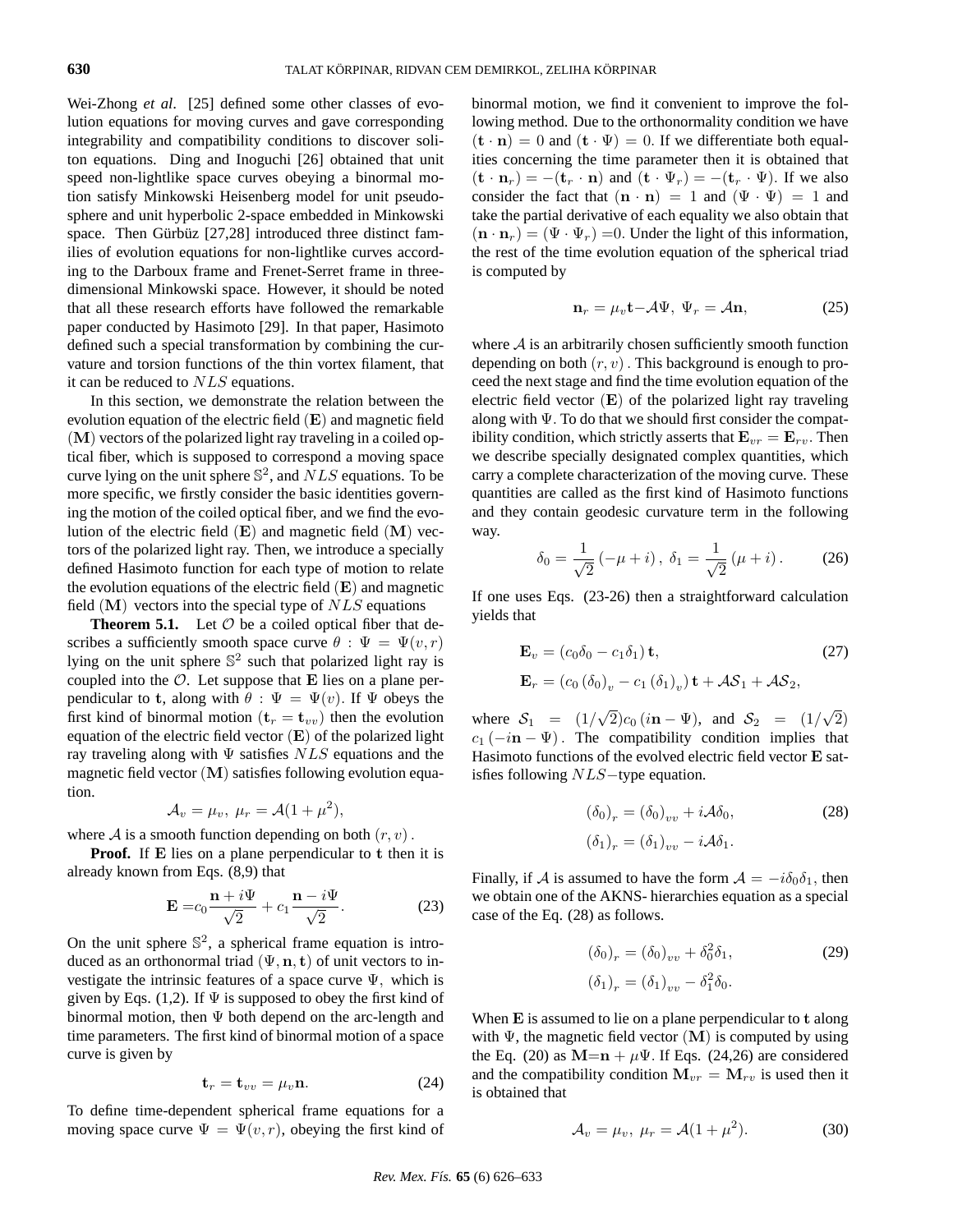**Theorem 5.2.** Let  $\mathcal O$  be a coiled optical fiber that describes a sufficiently smooth space curve  $\theta : \Psi = \Psi(v, r)$ lying on the unit sphere  $\mathbb{S}^2$  such that polarized light ray is coupled into the  $\mathcal O$ . Let suppose that E lies on a plane perpendicular to n along with  $\theta : \Psi = \Psi(v)$ . If  $\Psi$  obeys the second kind of modified binormal motion ( $n_r = n_{vv}$ ) then the evolution equation of the electric field vector  $(E)$  of the polarized light ray traveling along with  $\Psi$  satisfies an  $NLS$ -type equation and the magnetic field vector (M) satisfies following evolution equation.

$$
\mathcal{C}_v = \mu^2, 2\mu_v = -\mu \mathcal{C},
$$

where C is a smooth function depending on both  $(r, v)$ .

**Proof.** If **E** lies on a plane perpendicular to **n** then it is already known from Eqs.  $(11, 12)$  that

$$
\mathbf{E} = e^{-i \int_{v_0}^{v} dv} d_0 \frac{\mathbf{t} + i \Psi}{\sqrt{2}} + e^{i \int_{v_0}^{v} dv} d_1 \frac{\mathbf{t} - i \Psi}{\sqrt{2}}.
$$
 (31)

To define time-dependent spherical equations for a moving space curve  $\Psi = \Psi(v, r)$ , obeying the second kind of modified binormal motion, we assume that  $n_r = n_{vv}$ . Then this motion of a space curve implies that

$$
\mathbf{n}_r = \mathbf{n}_{vv} = -\mu_v \mathbf{t} + \mu \Psi. \tag{32}
$$

Due to the orthonormality condition we have

$$
(\mathbf{n} \cdot \mathbf{t}_r) = -(\mathbf{n}_r \cdot \mathbf{t}),
$$
  
\n
$$
(\mathbf{n} \cdot \Psi_r) = -(\mathbf{n}_r \cdot \Psi),
$$
  
\n
$$
(\mathbf{t} \cdot \mathbf{t}_r) = (\Psi \cdot \Psi_r) = 0.
$$
\n(33)

Thus the time evolution equation of the spherical triad is computed by using Eqs. (32,33) as follows.

$$
\mathbf{t}_r = \mu_v \mathbf{n} + C\Psi, \quad \Psi_r = -\mu \mathbf{n} - C\mathbf{t}, \tag{34}
$$

where  $\mathcal C$  is an arbitrarily chosen sufficiently smooth function depending on both  $(r, v)$ . Then we can define the second kind of modified Hasimoto functions as follows.

$$
\Upsilon_0 = \frac{-1}{\sqrt{2}} e^{-i \int_{v_0}^v dv} \mu, \quad \Upsilon_1 = \frac{-1}{\sqrt{2}} e^{i \int_{v_0}^v dv} \mu.
$$
 (35)

If one uses Eqs.  $(31 – 35)$  then a straightforward calculation yields that

$$
\mathbf{E}_v = (d_0 \Upsilon_0 + d_1 \Upsilon_1) \mathbf{n},\tag{36}
$$

$$
\mathbf{E}_r = (d_0 (\Upsilon_0)_v + d_1 (\Upsilon_1)_v) \mathbf{n} + C\mathcal{N}_1 + C\mathcal{N}_2,
$$

where  $\mathcal{N}_1 = (1/$ √ ere  $\mathcal{N}_1 = (1/\sqrt{2}) e^{-i \int_{v_0}^v dv} d_0 (\Psi - i \mathbf{t}),$  and  $\mathcal{N}_2 =$  $(1/\sqrt{2}) e^{i \int_{v_0}^v dv} d_1 (\Psi + i\mathbf{t})$ . The compatibility condition implies that the second kind of modified Hasimoto functions of the evolved electric field vector E satisfies following NLS–type of evolution equations.

$$
(\Upsilon_0)_r = (\Upsilon_0)_{vv} - i\mathcal{C}\Upsilon_0,\tag{37}
$$

$$
(\Upsilon_1)_r = (\Upsilon_1)_{vv} + i\mathcal{C}\Upsilon_1.
$$

When we suppose that  $E$  lies on a plane perpendicular to n along with Ψ, the magnetic field vector  $(M)$  is computed by the Eq. (25) as  $M = \mu \Psi$ . If Eqs. (32-34) are considered and the compatibility condition  $M_{vr} = M_{rv}$  is used then it is obtained that

$$
\mathcal{C}_v = \mu^2, \quad 2\mu_v = -\mu \mathcal{C}.\tag{38}
$$

### **6. Optical Soliton Perturbation in Coiled Optical Fiber with Evolution Equations of Electric and Magnetic Field Vectors by Traveling Wave Hypothesis Approach**

In this section, we propose perturbed solutions of the nonlinear Schrödinger's evolution equation governing the propagation of solitons through the electric field  $(E)$  and magnetic field (M) vectors of the polarized light ray traveling in a coiled optical fiber. The traveling hypothesis approach is employed to compute analytical soliton solutions. The numerical simulations are also provided to supplement the analytical outcomes. Here we consider evolution equations of the electric field and magnetic field vectors given in Theorem 5.2 since it is a much rare case. We attempt to discover the dynamics of optical soliton propagation of E and M along with the coiled optical fiber.

Let suppose that  $E$  lies on a plane perpendicular to  $n$ along with the coiled optical fiber. Then the evolution equation of the electric field of the polarized light ray traveling along with coiled optical fiber satisfies following NLS−type equation given by the Eqs. (37,38).

$$
(\Upsilon_0)_r = (\Upsilon_0)_{vv} - i\mathcal{C}\Upsilon_0,
$$
  
\n
$$
(\Upsilon_1)_r = (\Upsilon_1)_{vv} + i\mathcal{C}\Upsilon_1,
$$
  
\n
$$
\mathcal{C}_v - \mu^2 = 0, 2\mu_v + \mu \mathcal{C} = 0.
$$
\n(39)

We implement the traveling wave transformation method presented by Biswas [30] for the Eq. (38) in the following way.

$$
\mathcal{C} = U(\phi), \ \mu = W(\phi), \ \phi = v - Qr,\tag{40}
$$

where Q describes the speed of the wave.

By placing the Eq. (40) into the Eq. (37), it is obtained that

$$
U_v(\phi) - W^2(\phi) = 0,
$$
  

$$
2W_v(\phi) + U(\phi)W(\phi) = 0.
$$
 (41)

If one solves the Eq. (41) it is further computed that

$$
C = 2\sqrt{c_1} \tanh(\sqrt{c_1}((v - Qr) - 2c_2)),
$$
  

$$
\mu = \sqrt{2c_1 \sec h(\sqrt{c_1}((v - Qr) - 2c_2))^2}.
$$
 (42)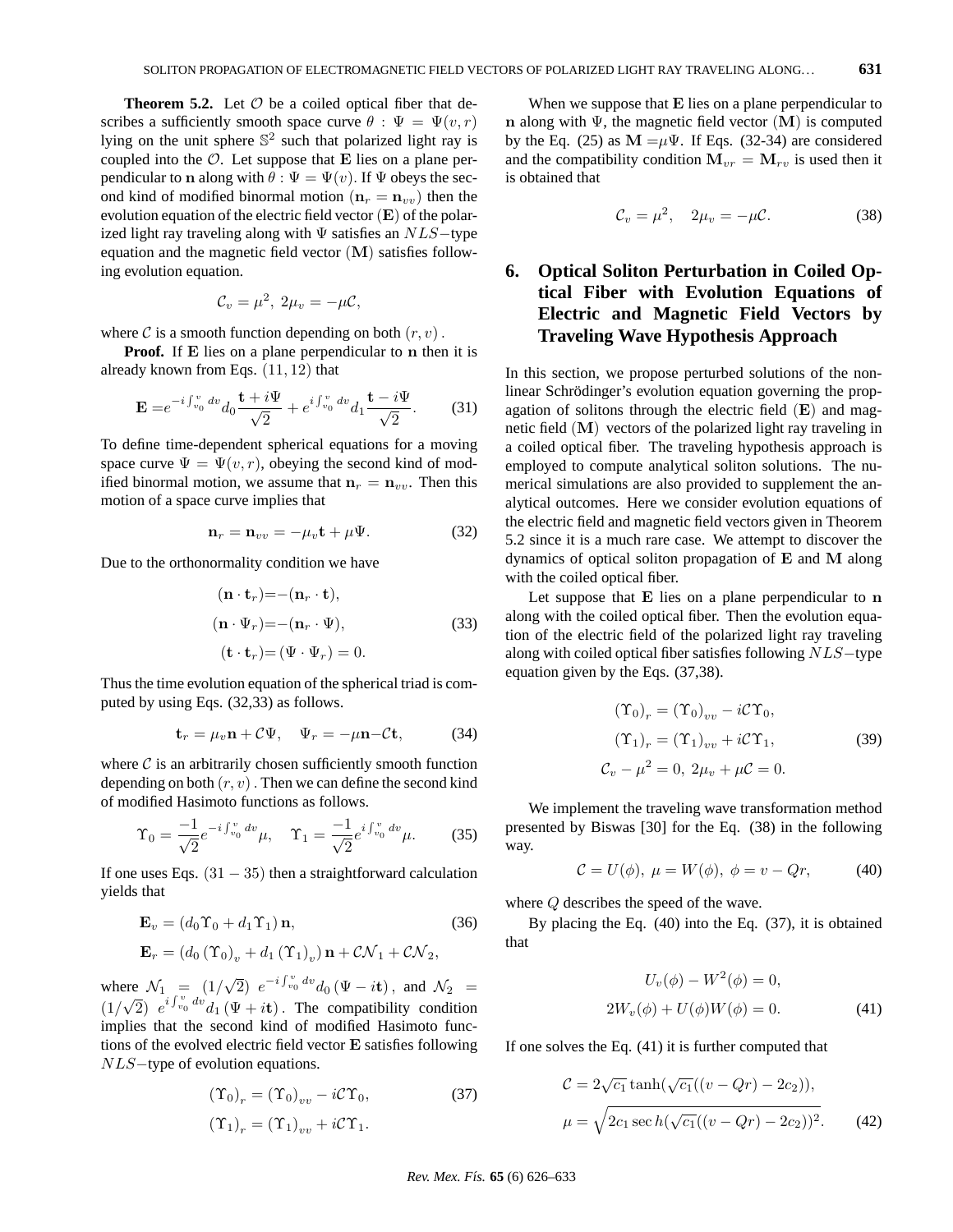If we reconsider the Eq. (37) then we get by the traveling wave transformation method that

$$
\Upsilon_0 = u(\phi)e^{i(-\kappa v + sr)},
$$
  
\n
$$
\Upsilon_1 = w(\phi)e^{i(-\kappa v + sr)},
$$
  
\n
$$
\phi = v - Qr,
$$
\n(43)

where  $\kappa$ , s and Q respectively, describe the frequency, wave number and the speed of the wave. Thus real and imaginary sections can be deduced by the following approach. The real sections are as follows.

$$
s2u(\phi) - Qu'(\phi) - u''(\phi) = 0,
$$
  

$$
s2w(\phi) - Qu'(\phi) - w''(\phi) = 0.
$$
 (44)

√

Solving the Eq. (44), we obtain that

√

$$
u(\phi) = c_1 e^{\frac{1}{2}(-Q - \sqrt{Q^2 + 4s^2})\phi} + c_2 e^{\frac{1}{2}(-Q + \sqrt{Q^2 + 4s^2})\phi},
$$
  
\n
$$
w(\phi) = c_3 e^{\frac{1}{2}(-Q - \sqrt{Q^2 + 4s^2})\phi} + c_4 e^{\frac{1}{2}(-Q + \sqrt{Q^2 + 4s^2})\phi}. \tag{45}
$$
  
\n
$$
\Upsilon_0 = e^{i(-\kappa v + sr)} (c_1 e^{\frac{1}{2}(-Q - \sqrt{Q^2 + 4s^2})(v - Qr)}) + c_2 e^{\frac{1}{2}(-Q + \sqrt{Q^2 + 4s^2})(v - Qr)}),
$$
  
\n
$$
\Upsilon_1 = e^{i(-\kappa v + sr)} (c_3 e^{\frac{1}{2}(-Q - \sqrt{Q^2 + 4s^2})(v - Qr)}) + c_4 e^{\frac{1}{2}(-Q + \sqrt{Q^2 + 4s^2})(v - Qr)}).
$$
  
\n(46)

The imaginary sections are as follows.

$$
-\kappa u(\phi) + Cu(\phi) - 2su'(\phi) = 0,
$$
  

$$
-\kappa w(\phi) - Cw(\phi) = 0.
$$
 (47)

Solving the Eq. (47), we obtain that

$$
u(\phi) = e^{-\frac{\phi(\kappa - 2\sqrt{c_1}\tanh(\sqrt{c_1}(v - Qr - 2c_2)))}{2s}}c_3,
$$
  

$$
w(\phi) = 0.
$$
 (48)

Then it is finally obtained that



FIGURE 1. Analytical solution (46) of the Eq. (39) is given for  $\kappa = -2, s = 1, Q = 1.2, c_3 = c_4 = 1.$ 



FIGURE 2. Analytical solution (49) of the Eq. (39) is given for  $\kappa = -2, s = 1, Q = 1.2, c_1 = c_2 = c_3 = 1.$ 

$$
\begin{aligned} \Upsilon_0 &= e^{i(-\kappa v + sr) - \frac{(v - qr)(\kappa - 2\sqrt{c_1}\tanh(\sqrt{c_1}(v - qr - 2c_2)))}{2s}}c_3, \\ \Upsilon_1 &= 0. \end{aligned} \tag{49}
$$

In Figs. (1,2) , it is represented 3D simulations of the soliton propagation of the electric and magnetic field vectors of the polarized light ray along with the coiled optical fiber on the unit sphere for the solution of the real and imaginary section respectively.

#### **7. Conclusion**

In this study, we derive the evolution equation of the electric field and magnetic field vectors of the polarized light ray, and we use such analogy to obtain optical soliton solutions in coiled optical fiber on the unit 2-sphere  $\mathbb{S}^2$ . As is known the stereographic projection maps a unit 2-sphere  $\mathbb{S}^2$  onto a plane  $\mathbb{R}^2$ . Then a natural question arises whether the soliton solutions on the unit 2-sphere  $\mathbb{S}^2$  remains similar in the plane or not. The answer is negative since the Riemannian curvature of the unit 2-sphere is nonzero as opposed to the Riemannian curvature of the 2-dimensional plane  $\mathbb{R}^2$ . By using this knowledge we will also look for the solutions of the evolution equations of the electric field and magnetic field vectors of the polarized light ray in the different spacetimes with different dimensions whose Riemannian curvature is not the same as  $\mathbb{S}^2$  such as De-Sitter spacetime, anti De-Sitter spacetime, 2-dimensional plane  $\mathbb{R}^2$ .

#### **Acknowledgment**

We would like to express our sincere thanks to the professor Narasimhaiengar Mukunda for his valuable suggestions and useful discussions. We are also very appreciated to the respectful referees/reviewers to help us improve the paper.